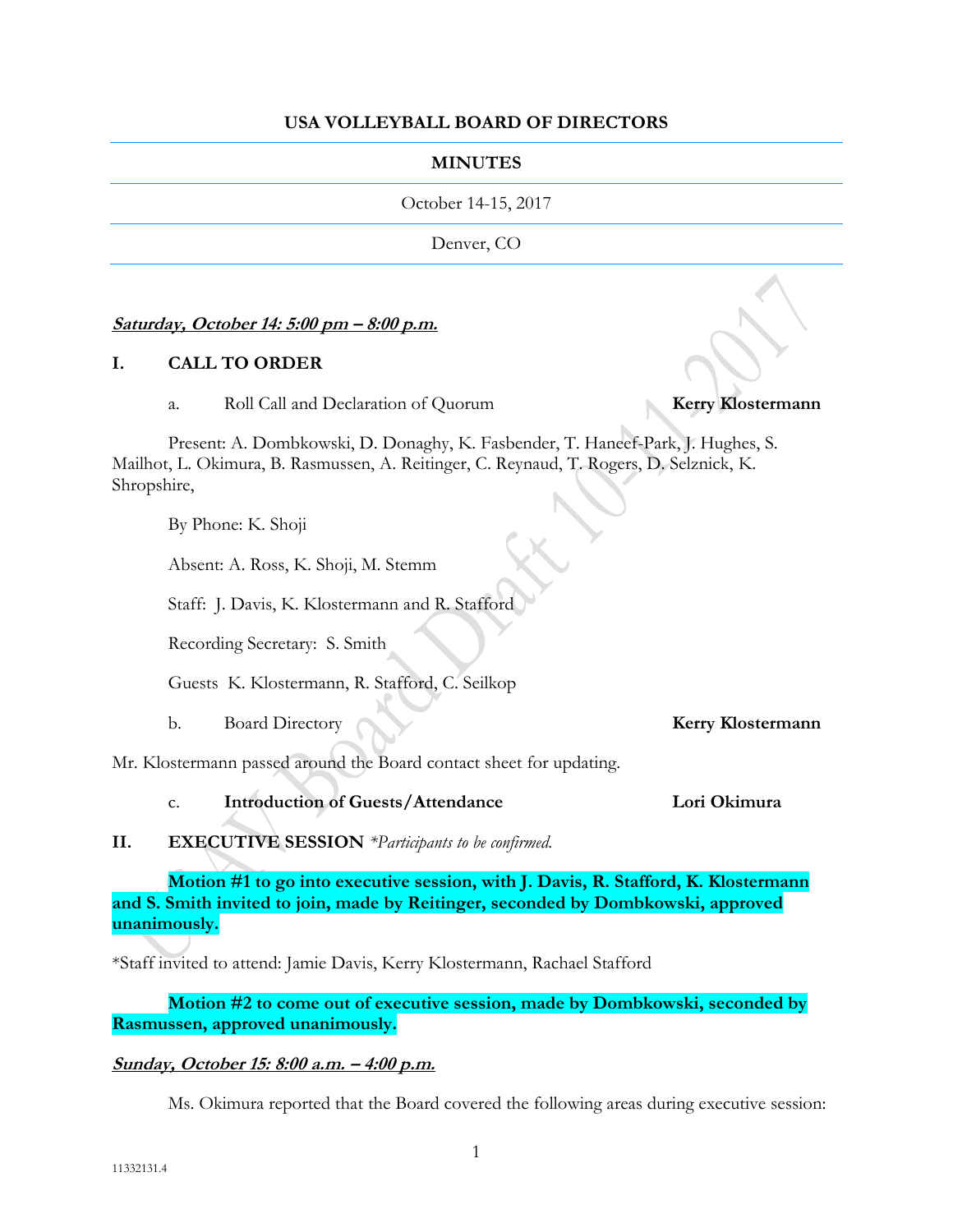- a. Corporate Ethics & Eligibility Report (Rachael Stafford for Jon Lee)
- b. Legal Review (Steve Smith, Rachael Stafford)
- c. Audit, Finance & Budget Review (Ashley Dombkowski, Jamie Davis)
- d. Personnel Committee Report (Cecile Reynaud)
- e. Board succession & Chair Report (Lori Okimura)

# **III. ANNOUNCEMENTS**

Ms. Okimura reminded the Board members about membership registration, as this is the season for that. Members were encouraged to register in the USA Volleyball region where they reside.

# **IV. APPROVED MINUTES**

a. May Meeting, 2017. Approved electronically. **(2) -** approved electronically

# **V. APPROVAL OF AGENDA / ADDITIONS**

**Motion #3, to add the AFB Report to the agenda before the Board policy update, and to move K. Fasbender's report to just after AFB, made by Reynaud, seconded by Rasmussen, approved unanimously.**

# **VI. BOARD ADMINISTRATIVE OVERVIEW**

Ms. Okimura went over the upcoming Board meeting schedule:

- a. Proposed 2018 Meeting Schedule
	- i. January 25-26 Board Succession Planning Retreat in Southern California (most likely - Anaheim or Los Angeles). Reported that due to the NAMM convention at the Anaheim Convention Center that will occupy most available hotels, the meeting was confirmed to take place in Los Angeles.
	- ii. January 27-28, 2018 Board Meeting in Southern California (Anaheim or Los Angeles). Reported that due to the NAMM convention at the Anaheim Convention Center that will occupy most available hotels, the meeting was confirmed to take place in Los Angeles.
	- iii. May 24, 2018 Annual Meeting in Dallas, Texas could be adjusted based on other meetings, although Mr. Davis indicated that it most likely will not change. Reported that availability and cost in addition to the potential of other meetings being moved, if notification was not confirmed by end of session, decision would be made to change venue for Board meeting.
	- iv. Oct. 5, 2018 Board Meeting in Denver, Colorado \*to be confirmed

# **VII. BOARD CHAIR REPORT**

This was mostly covered in executive session, but Ms. Okimura encouraged anyone with questions to contact her.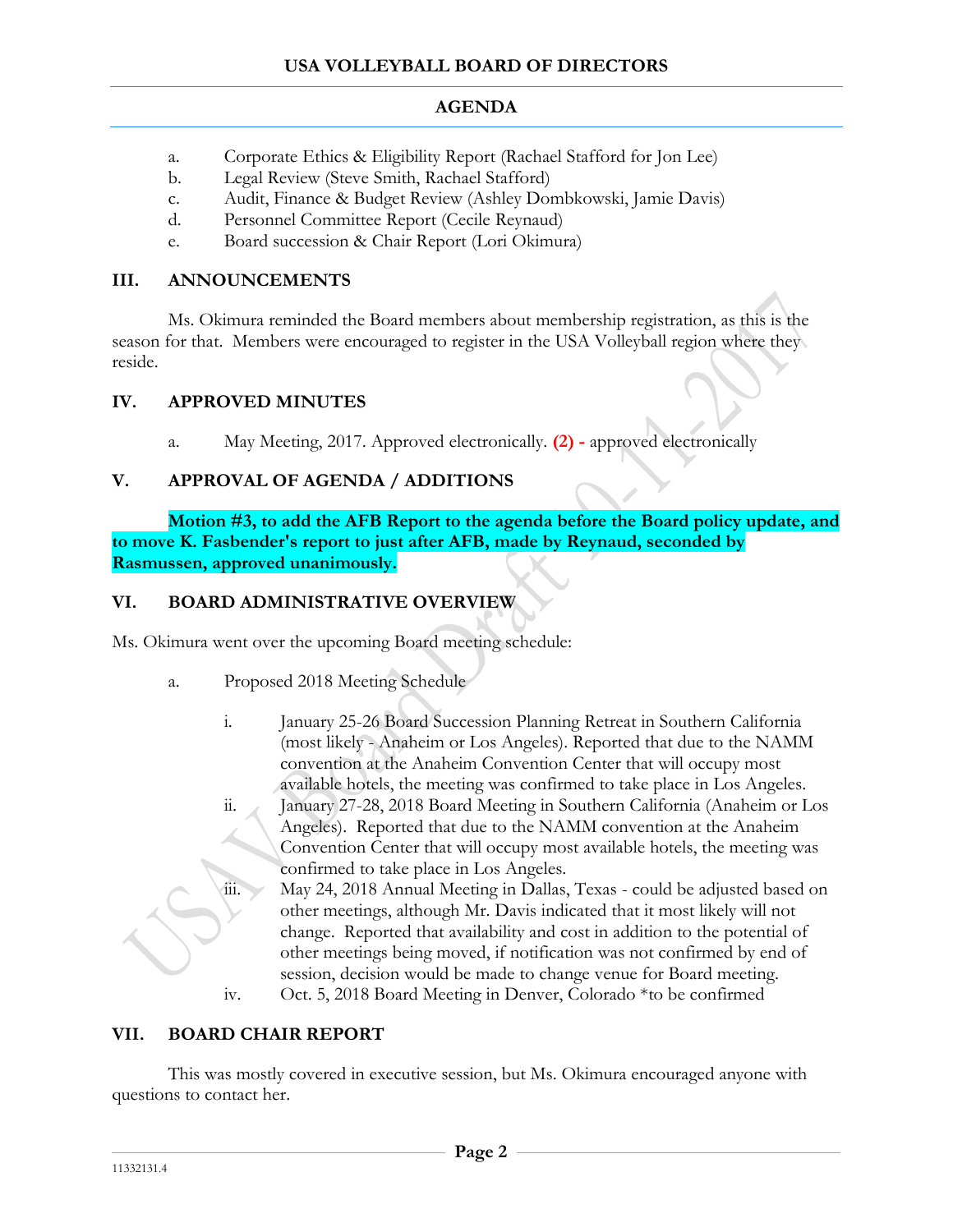# **VIII. CEO REPORT**

a. Update on USAV Foundation joint task force recommendation.

Mr. Davis updated the Board on the Volleyball Nations League, which is a new League with a new format, involving men and women. 16 nations will be playing in a 5-week round robin format, with 12 permanent nations and 4 challengers; the U.S. is a permanent member. The permanent members were chosen because they are the most affluent nations, by GDP. The U.S. will host a women's pool in Lincoln May 15-17, 2018, and the men will be in Chicago, June 15-17, 2018. Agreements with host sites have been completed. Mr. Davis thinks USAV will lose money, but far less than in the past, and USAV could make money on the Chicago event. Mr. Rogers noted that hosting the events is good for the U.S., even though it may cost USAV some money.

Mr. Davis then updated the Board on the planned professional league. This is one of Mr. Davis's priorities since he came on board. USAV has terminated its agreement with Grand Prix entertainment as of July 31, 2017 for failure to pay amounts due, which leaves USAV unencumbered. USAV is now free to come up with a plan. Marc Fine will be consulting with USAV on this - he started on October 1st. Mr. Davis noted that it is important that the League be self-sustaining financially. Several people have approached Mr. Davis about investing in the Pro League. USAV's current investment in the consultant is very low due to Mr. Davis's friendship with Mr. Fine. Ms. Okimura noted that Mr. Fine is not interested in becoming commissioner or an employee of the League, which she viewed as a big positive compared to the past. Mr. Davis feels a successful league is one of the most important elements in growing the sport in the U.S. Mr. Davis also indicated that USAV will be looking for outside investors, but it first needs to have a business plan in place. Media distribution is also a very critical element to the success of a pro league. Ms. Haneef-Park asked whether player salaries are being factored into this. Mr. Davis replied that this is an element that is already being discussed, noting that the players were loud and clear about their need to make a living, but also would take a little less if they could stay in the U.S. Ms. Reynaud asked if this would be in competition with international professional leagues. Mr. Davis replied that it would, but it would be more condensed, perhaps a four-month season. Mr. Davis asked if it realistic for a new league to be able to compete on player salaries with, for example, Russia. Ms. Okimura noted that the goal is not necessarily to compete with Russia, but to offer other benefits, such as staying in the U.S., having a shorter season that would be enticing. The goal is to establish something in the US that creates options for US players and also could extend the careers of more established players. Mr. Davis indicated that the league would be open to international players, and USAV has already had discussions with FIVB. Ms. Reynaud asked if the US coaches were supportive of this, and Mr. Davis indicated that they are. He also noted that this could be a pipeline for players coming out of the NCAA.

Mr. Davis then discussed the 2018 Collegiate Beach Championships. He noted that the 2017 event was successful, and USAV has now signed a 3-year extension (for 2018, 19 and 20). The 2018 event will again occur in Hermosa Beach in May. NBCSN has agreed to extend the broadcast. USAV will be partnering with the USOC again.

Membership numbers - USAV finished the year with almost 340,000 members, which reflects 2-3% growth. Mr. Davis indicated that he was not happy with this growth. Most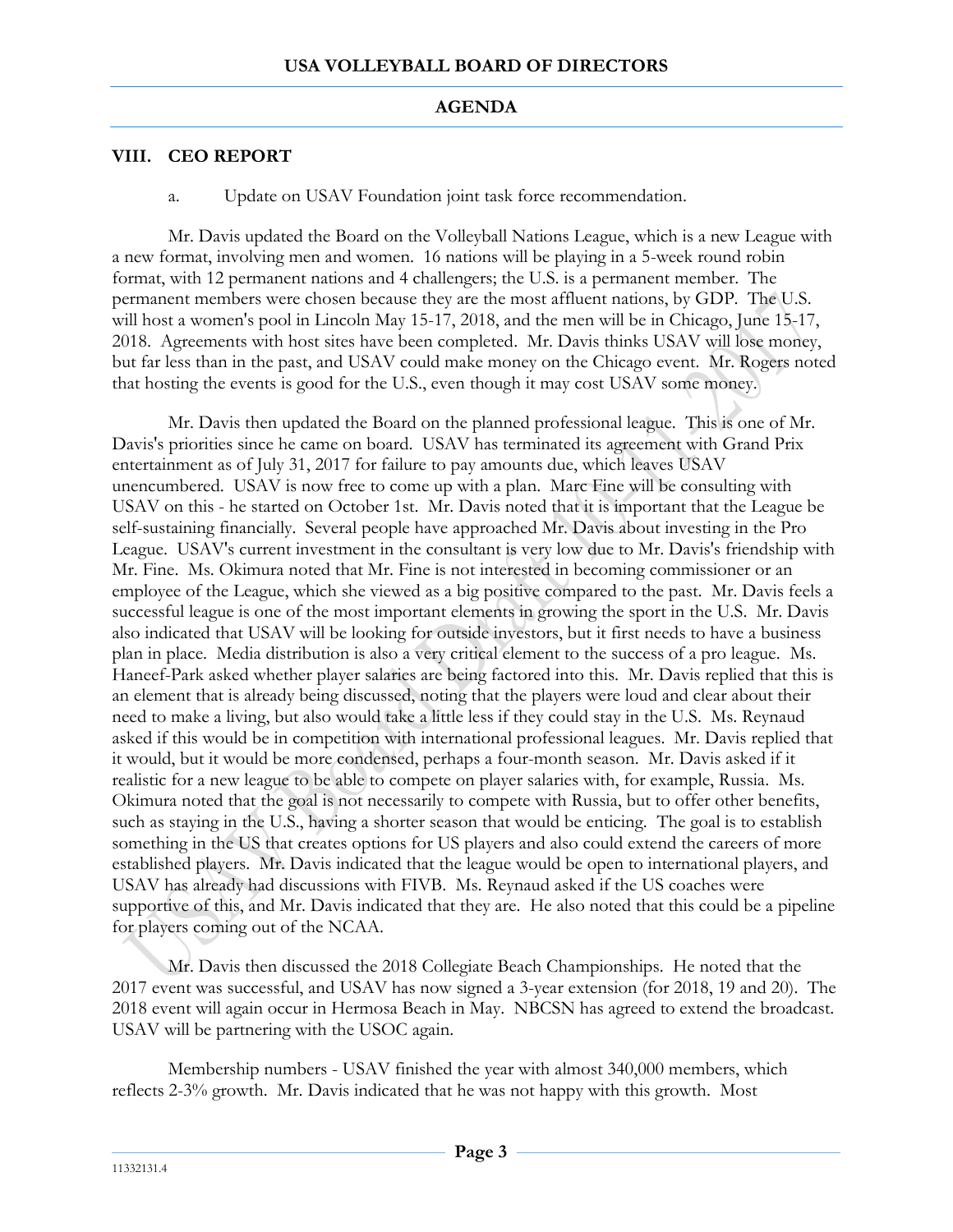demographic areas grew between 1 and 2 percent, but junior boys grew by more than 10%. Mr. Davis indicated that he is working with the regions about how to increase growth. He is also looking at limited memberships, such as one-day membership, which is about 25,000. So, USAV's true membership is more like 365,000. He also wants to look at how USAV can convert limited members to full members. Another goal is to look at "membership churn," which is when some members leave and others join. Mr. Rogers asked if USAV has beach numbers, and Mr. Davis promised to provide those.

He then spoke about membership benefits. Officials training and education is now available only to members, for no charge. If someone is not a member, it is available for a \$395 cost, so it is more economical to become a member. USAV has also discussed allowing USAV-member clubs to put the USAV logo on their uniforms. He showed a photo of what this will look like. So far, only 14 clubs have taken advantage of this, but USAV has been reminding commissioners about this. Mr. Selznick indicated that he has not received any emails about this. Mr. Davis indicated that the notice has gone through the Regions. Ms. Donaghy indicated that at a meeting of Regional Commissioners, some indicated discomfort with several contract provisions. Mr. Klostermann noted that he clarified some of the questions that were raised by the Commissioners. Mr. Selznick asked what this does for USAV. Ms. Mailhot responded that a number of teams were coming to events with JVA logos on their uniforms, so this allows our members to show they are affiliated with USAV.

Mr. Davis reported that redesigned coaching education courses will be rolled out on November 1st., and there will be a single IMPACT course, which will be easier and more user friendly for the coaches. IMPACT online will be available free online beginning next year. We also have received permission from the USOC to offer their coaching materials to our membership. Also, USOC-defined athletes will be able to take courses for free. USAV is also looking generally at where we want to take coach education, noting that this is very important for the growth of the sport, but staff wants to focus on how we can complement other education programs. He noted that one advantage USAV has are the national teams and national team coaches.

Mr. Davis announced that USAV is starting an RFP for a member management system. Proposals are due by October 30th, and USAV has a working group that will review these and make recommendations by February, 2018. USAV has also reached out to other NGBs to see what they do. Our goal is to have all 40 Regions on the system. There are three Regions that are not on Webpoint. Mr. Selznick asked why those Regions are not on. Ms. Okimura responded that there are different reasons for each Region. Mr. Reitinger asked if any non-Webpoint Commissioners are on the review group, and Mr. Davis indicated there is one - Judy Praska.

He then announced 2018 and 2019 event dates.

Mr. Davis then discussed that he and staff have been working on a new and different RVA-USAV Beach Operating Agreement, and last week the parties agreed to have a unified National Beach Tour, which will be the officially sanctioned Beach Tour. Regions will be running the grass roots events and regional qualifiers, which would then lead to the Beach National Championships. USAV will run 12 Beach Nationals qualifiers around the country. Beach HP will also be offering selection camps at these Qualifiers. Ms. Dombkowski asked how the local clubs figure all of this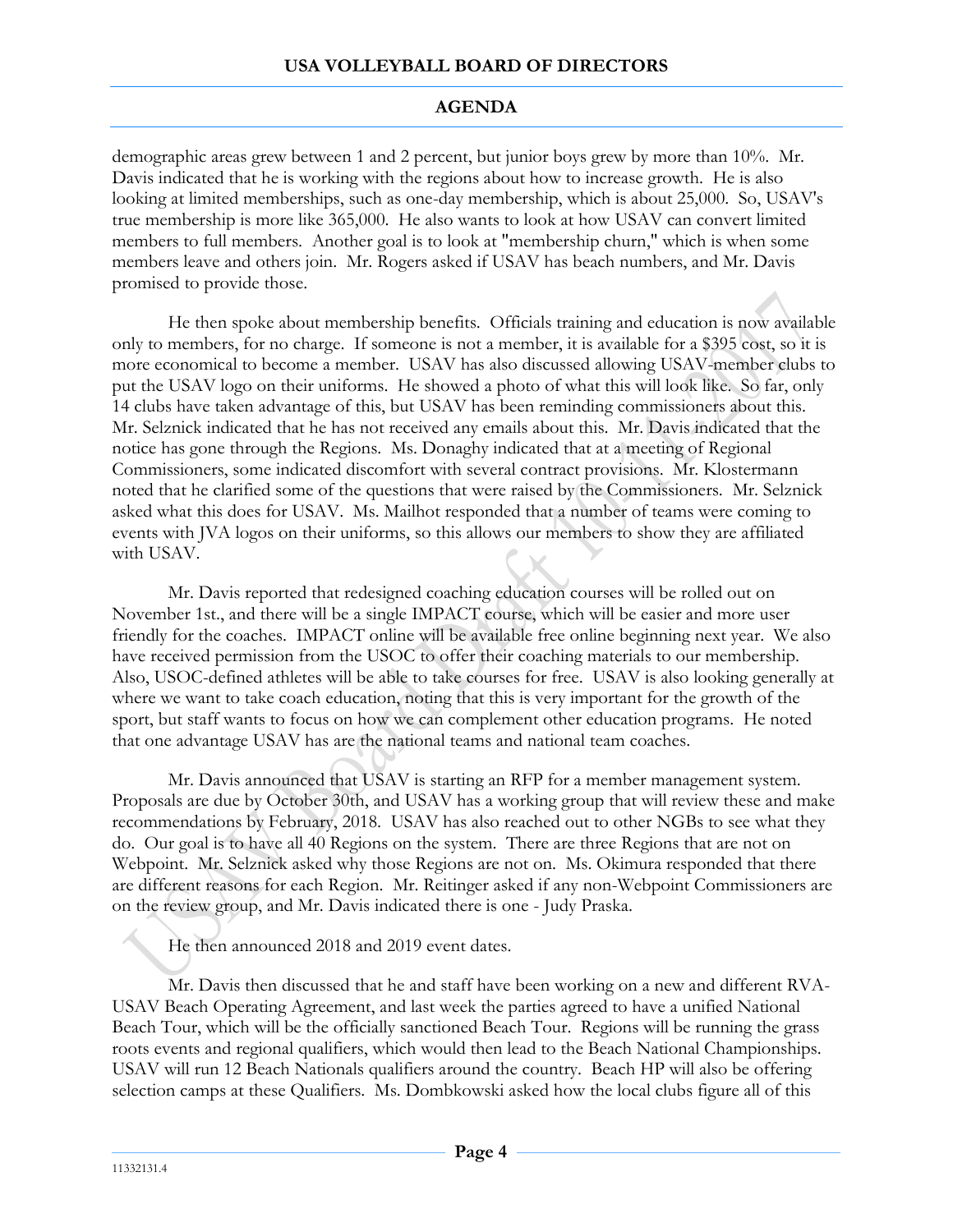out. Mr. Davis responded that this will all be done by and through the Regions. Mr. Reitinger, who was heavily involved in this process, noted that this is a huge step forward for USAV.

He then discussed branding, and in particular The Path to the Podium Initiative. Only USAV can make the statement that we start at grassroots and run through the Olympics. The Path includes all of the various steps to advance towards the Olympics. The Program is aspirational. But it doesn't have to mean the Olympics or Paralympics - it can mean Regional Championships or other key competitions along the Path. He then showed raw footage that will be used for a promotion that will be sent to the Regions to use. Ms. Okimura recommended that we also show athletes who have crossed over between disciplines. Ms. Reynaud recommended that USAV also use footage from athletes on Junior National Teams. Ms. Dombkowski noted that, as a parent, seeing the benefits of being in the program is important - the "How the Path Is Paved." Ms. Fasbender asked if we could incorporate a couple of questions about their NCAA championships experiences. Mr. Davis indicated that was certainly possible. Mr. Reitinger noted that it might be helpful for the athletes interviewed mentioned their regions and the events they played in.

With respect to the magazine, Mr. Davis indicated that he has a number of problems, including conflicting sponsors, content that is not that relevant to the audience that receives it, and the format is not up with the times, as our members live in a digital world and not in print. USAV has agreed to have four more issues of the print magazine, through next summer, but then to go to an interactive digital format. USAV will invest a lot of money on this, but will also have savings on printing. Ms. Mailhot noted that people like to have something in their hands at events and asked Mr. Davis to keep this in mind. Ms. Dombkowski asked about the format - Mr. Davis indicated that it would be in a digital magazine format. Ms. Okimura noted that a lot of the materials at events end up being thrown out, but it will be important to have something that they can do at the USAV booth at events, such as downloads or apps. Mr. Selznick suggested that video tips would be important. Ms. Haneef-Park suggested that, at events, interactive areas would be well received.

USAV is within 1-2 weeks of going live with the new ecommerce store. He showed a sample from that. USAV has negotiated with Adidas to have fan-wear that may not be manufactured by Adidas on the ecommerce site. It will also have a long line of products, which will only be available on the ecommerce site. Mr. Selznick suggested that there be a specific beach area on the ecommerce site and have specific beach products for sale. Ms. Okimura noted the popularity of items with USA Volleyball's name and logo on it at recent events. Mr. Davis noted that USAV is also creating a digital catalogue so USAV can make merchandise available to vendors at various events. Mr. Seilkop asked if this will be driven down to the clubs to promote this site. Mr. Davis indicated that clubs will be able to buy from vendors. Ms. Haneef-Park and Mr. Seilkop suggested that there be a link available when someone is registering for a club or an event. National Team athletes have received some of the new merchandise. National Team players have received Adidas very well.

In January 2016 the USAV Board approved a directive to suspend all activities of the Foundation until the Foundation Task Force was formed and could review and recommend reorganization, subject to USAV Board approval. The Foundation Task Force has met several times, and the Foundation agreed on a new mission statement, which is *"The USA Volleyball Foundation provides financial support for USA Volleyball mission priorities and thereby promotes the continued*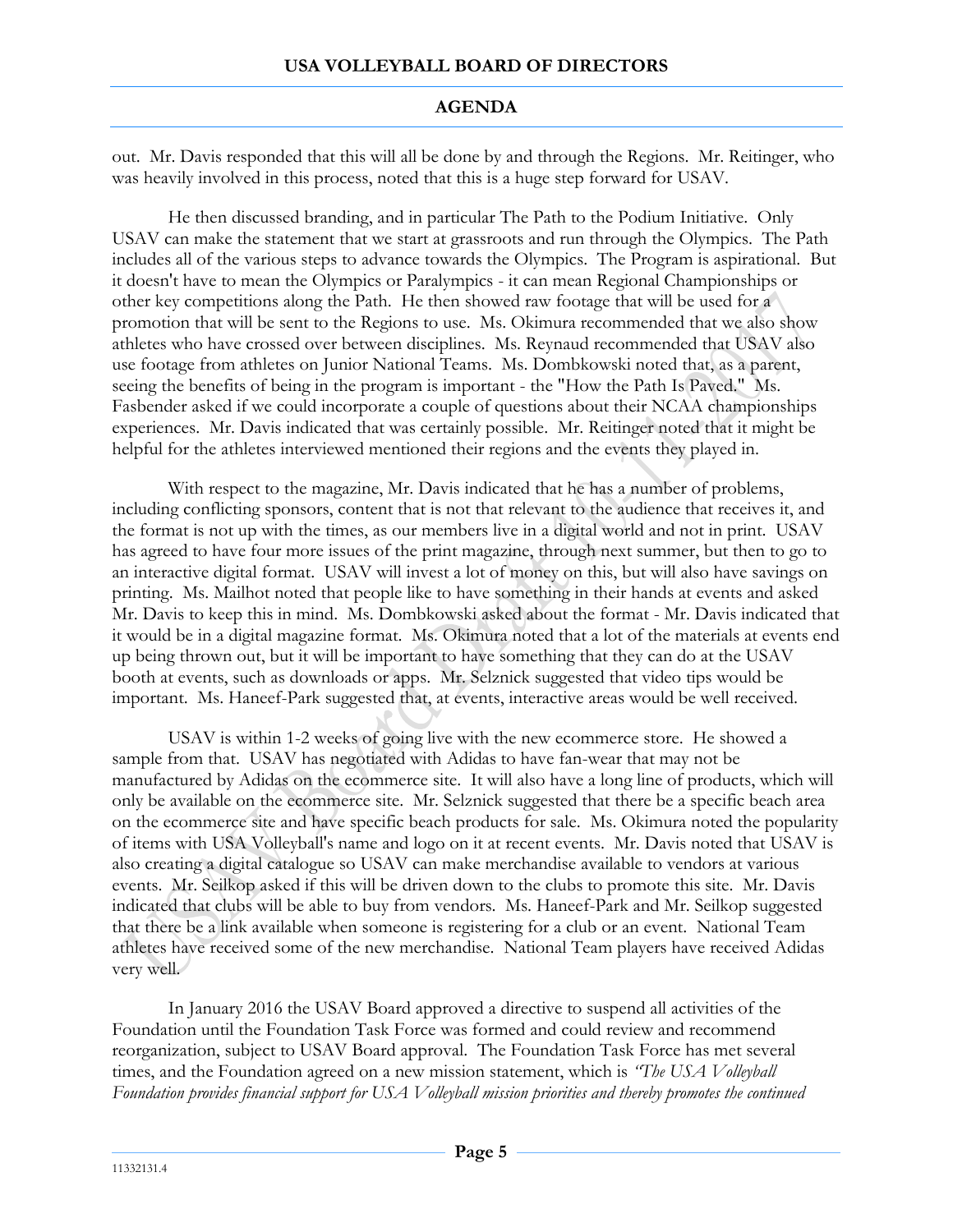### **USA VOLLEYBALL BOARD OF DIRECTORS**

# **AGENDA**

*development, growth and sustainability of beach, indoor and sitting volleyball in the United States."*. The Foundation will provide funding to USAV, an average of 5% of net assets per year, which should be in the range of \$180,000 per year, but will not touch the corpus. The Foundation will have no employees; development will be done by USA employees. Mr. Davis will be authorized to hire a development employee. Funds may be raised for restricted campaigns, which is part of our strategy to target funding to support specific projects/initiatives. The Task Force also checked with Steve Smith to ensure that these changes would not create risk of someone piercing the corporate veil and putting USAV assets at risk. The next step is to expand the size of the Foundation Board to get people who can help with fundraising. Restricted donations would go into the Foundation. Mr. Reitinger asked about controls to ensure that restricted funds are used according to the restrictions. Mr. Davis responded that ultimately this falls on the CEO to make sure this happens correctly. Mr. Klostermann noted that requests for restricted funds would go to Mr. Klostermann, who would then go to the Foundation for approval of a grant. If someone wanted to use funds inappropriately, it would have to get past Mr. Davis and Mr. Klostermann. Ms. Okimura noted that one concern in the past with the Foundation is that it provided money to other projects not within USAV, and addressing this is important moving forward. Mr. Reitinger asked when a new Board for the Foundation would be elected and the Foundation would be up and running. Mr. Davis indicated that the next AFB would approve a budget that would allow the Foundation department to begin running. Ms. Okimura indicated that the new Board would probably be elected by the USAV Board at its meeting in May, although possibly in January if time allows. Mr. Klostermann noted that the Foundation Board voted to approve the recommendations. A copy of those recommendations is attached.

Mr. Selznick asked if there will be more World Tour events in the US. Mr. Davis noted this is a priority and USAV is working on this, noting that this is largely driven by private promoters. Ms. Okimura noted that the FIVB's star ranking system has made this more complicated.

# **IX. ATHLETE REPORTS**

# a. USOC AAC report **Chris Seilkop**

Mr. Seilkop reported on the Olympic Assembly, which he attended over the last few days. The USOC is considering a suggestion that athletes be sent home after they are done competing at the Olympics. Protests of the national anthem were also discussed, and any such protest would violate IOC Rule 50, and any violator would be sent home. There was discussion on how to communicate this to athletes. Safe Sport was also a big topic that was discussed. There is a bill going through Congress. Mr. Seilkop spoke with the Board Chair of USA Gymnastics, and he suggested that we look at what they've done to see if it can help USAV. The IOC is looking at creating an independent testing agency; this was not well received by the athletes. The USOC Athlete Ombudsman spoke about the 20% athlete representation rule, and USAV complies with this already. Sports psychology was also discussed, and a number of athletes feel their NGBs are behind the rest of the world in this area. There was a Bylaws amendment recommended that those with an anti-doping violation would not be able to serve in AAC positions. This was approved by the AAC but with the hope this can be modified in the future. The AAC was also asked to provide a statement on Russian doping violations, and the USOC AAC is looking to make a joint statement with other AACs around the world. Mr. Seilkop asked if there has been any progress on establishing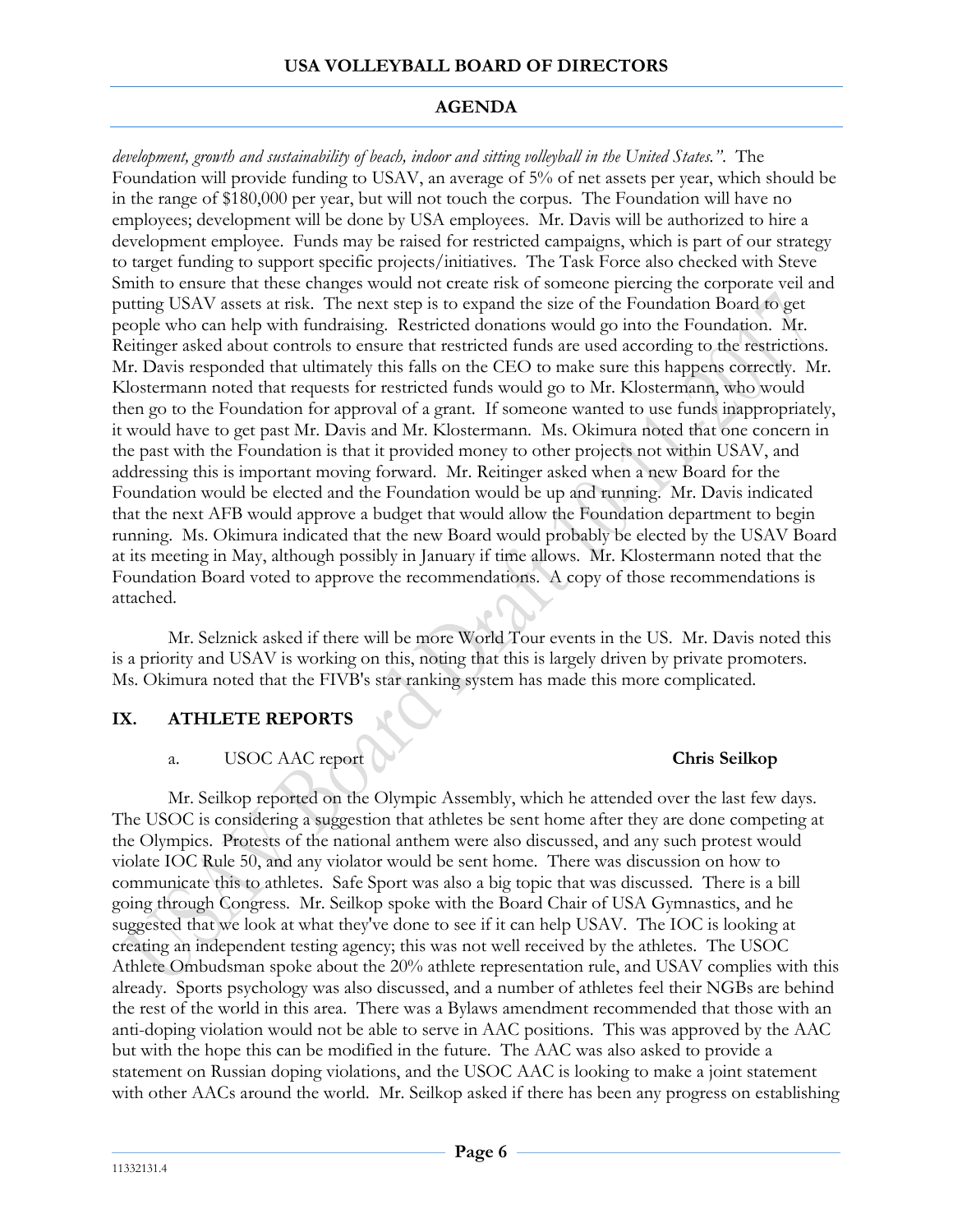a budget for the USAV AAC. He also would like to put together a newsletter that could be sent to the athletes he represents. Mr. Davis indicated that USAV would help him with that. Mr. Seilkop has been asked to sit on a Para Volley committee to look into a beach discipline. He would like to work on funding for this discipline in the US and perhaps money could be found in the USAV budget.

#### b. Beach Athlete report **Todd Rogers**

Mr. Rogers reported on some of the summer finishes at the top tournaments as well as the FIVB rankings. He noted that the top men's performers are aging, which is not as prevalent but still an issue on the women's side. He noted this might be addressed somewhat through the NCAA program. Mr. Davis discussed their research on selection procedures for 2020. He noted that a series of events is not something that would interest the USOC, and they would want a one-event trials if a trials system is used. Mr. Klostermann confirmed this. He noted that the USOC is likely to support whatever system proposed by USAV that puts forward the two best teams on a performance basis. Ms. Okimura discussed a number of moving parts that go into the process. Mr. Klostermann noted that, under the FIVB system, the U.S. qualifies for berths and not particular teams. Mr. Rogers asked if a Task Force that includes some active players would make sense. Mr. Davis indicated his support of that. Mr. Klostermann raised the issue of whether active athletes who might be on such a Task Force might have a conflict of interest in that they could be helped or hurt by a trials process. He also noted the importance of getting the FIVB to adopt its regulations on qualifications as soon as possible. Mr. Rogers indicated that the fewer FIVB events involved in qualification, the better a trials would work, and vice versa.

# c. Indoor **Tayyiba Haneef-Park/Kawika Shoji**

Ms. Haneef-Park reported on the women's team, and they had a good summer of training. They are pleased with the Adidas contract. Both the men's and women's teams are still concerned about travel and being booked as a group, which makes upgrades to bigger seats difficult. They cannot even check in individually before the entire group checks in at the airport. Ms. Donaghy asked why this isn't getting fixed. Mr. Klostermann noted that, with Mr. Davis's approval, Carla has been booking economy plus, bulkhead seats, etc. that cost USAV extra money. Both he and Mr. Davis were surprised to hear this is still an issue. Mr. Davis said he would look into this. Ms. Okimura noted that the problem seems to be with athletes being able to upgrade using their points or money, and securing seat assignments in advance. Mr. Reitinger noted that one advantage of group booking is that names can be changed, whereas individual tickets cannot be changed and we often do not know our rosters very far in advance.

### d. Sitting **Brent Rasmussen**

Mr. Rasmussen noted that there is a push to set dates for sitting events earlier to allow for more athletes to plan ahead. The athletes are also very open to making appearances at events to put on sitting demonstrations. The athletes spoke positively about the changes to the meal programs. The was some disappointment among the women who did not get the same bonus for winning a gold medal as was paid for Olympic gold medalists. Mr. Klostermann reported that he has been working on a program that would work with the university and local companies to hire sitting athletes and allowing them time off to train. This is close to being finalized.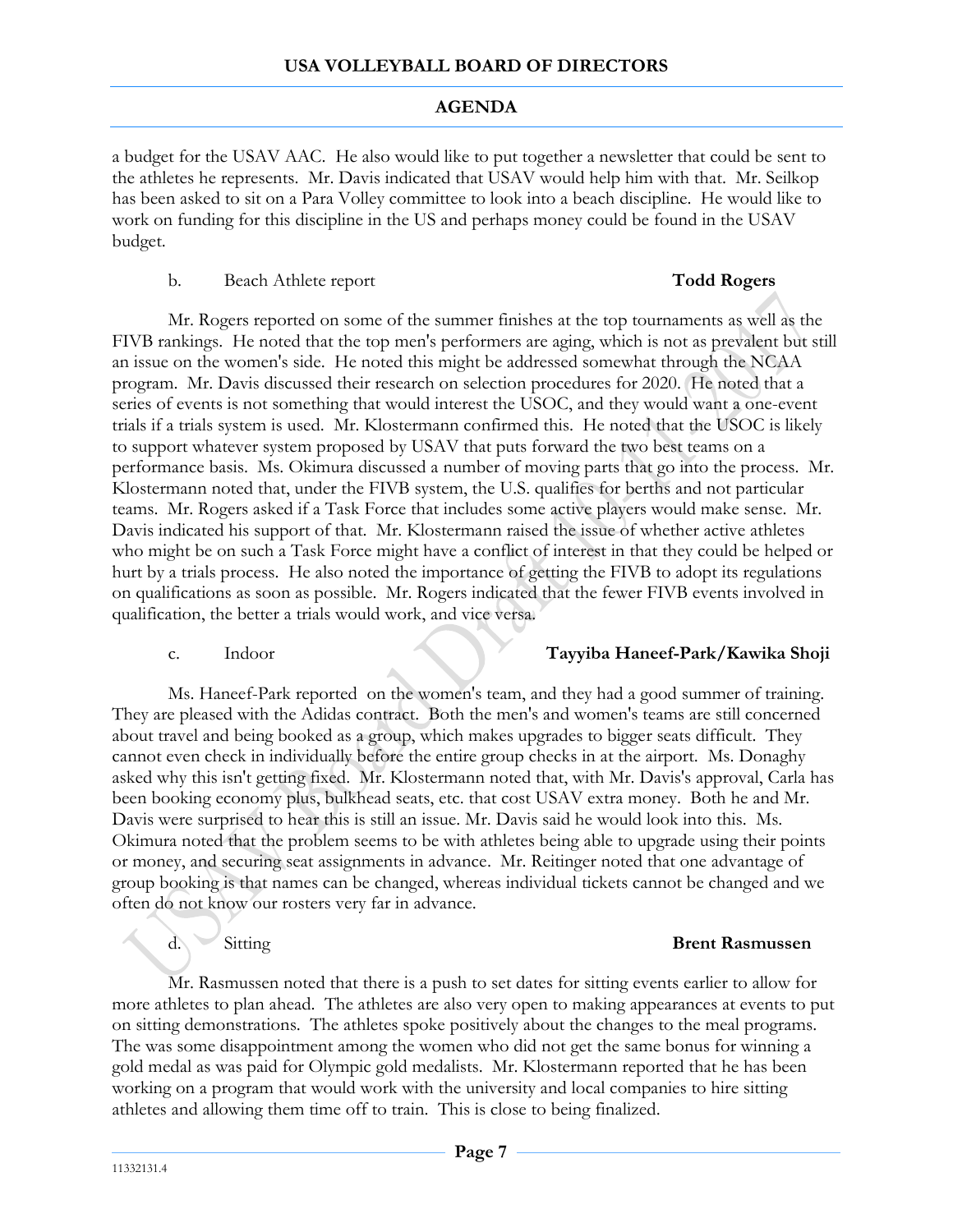#### e. USAV AAC report **Rogers/Haneef-Park**

This report was tabled.

# **X. COACHING UPDATE (Discussion)**

a. Discussion: USAV Coaching education, training, selection (Reynaud)

Ms. Reynaud suggested that some type of commission be set up to study coach education, which would include looking at long-range goals, which NGBs are doing the best job and what can we learn from them, etc. Some people have raised with Ms. Reynaud the possibility of a USA Volleyball Coaches Association and whether we can hold coaching education in conjunction with key events. Mr. Davis indicated that improving the coaching education is a high priority for him. Mr. Reitinger noted that there is not a good format for non-staff input, and encouraged that we find ways for them to be able to provide input. Ms. Okimura explained that she is torn between the idea of out-sourcing coaching education or trying to do it in-house. She noted that a lot of good programs are closely tied with sponsors. She also noted that we do not seem to be taking good advantage of the national team coaches. Sometimes third parties have better access to national team coaches than USAV does. Mr. Selznick emphasized the need to have continuity and consistency in coaching around the country, and USAV should try to develop a traveling program that could go around the country. Ms. Okimura thinks USAV needs to take everything that has been developed and bring them all together. Ms. Donaghy noted that Art of Coaching Volleyball has been pushing Regions hard and a number of Regions have contracts with Art of Coaching Volleyball. Mr. Davis agreed that the next step would be a task force.

# **XI. BYLAWS & GOVERNANCE**

- a. Board Policy Update
	- i. AFB Ashley Dombkowski

Ms. Dombkowski reported that the AFB committee met a few days ago. It reviewed the audit, and the Committee was satisfied with the successful audit. It was discovered that USAV is the sole member of the Foundation, and GAAP rules require there to be consolidated financials between the Foundation and USAV. AFB confirmed with Steve Smith that consolidated financials would not put the assets of the respective organizations at risk. The financials for 2015 should have been consolidated and were not. AFB accepted the audit and recommends Board approval.

**Motion #4, made by AFB to approve the audit. Approved unanimously. (Note: no second needed as this motion was made by the Committee)**

There were two minor recommendations coming out of the audit letter, including bank reconciliation and stale checks. These were reviewed by AFB.

The forecast for 2017 was discussed. The original budget forecasted a surplus of \$360,000, but the updated numbers now project a surplus of \$2M, which allows for funding goals for the quadrennium to be met up front. The reasons for the additional surplus include: (i) net savings from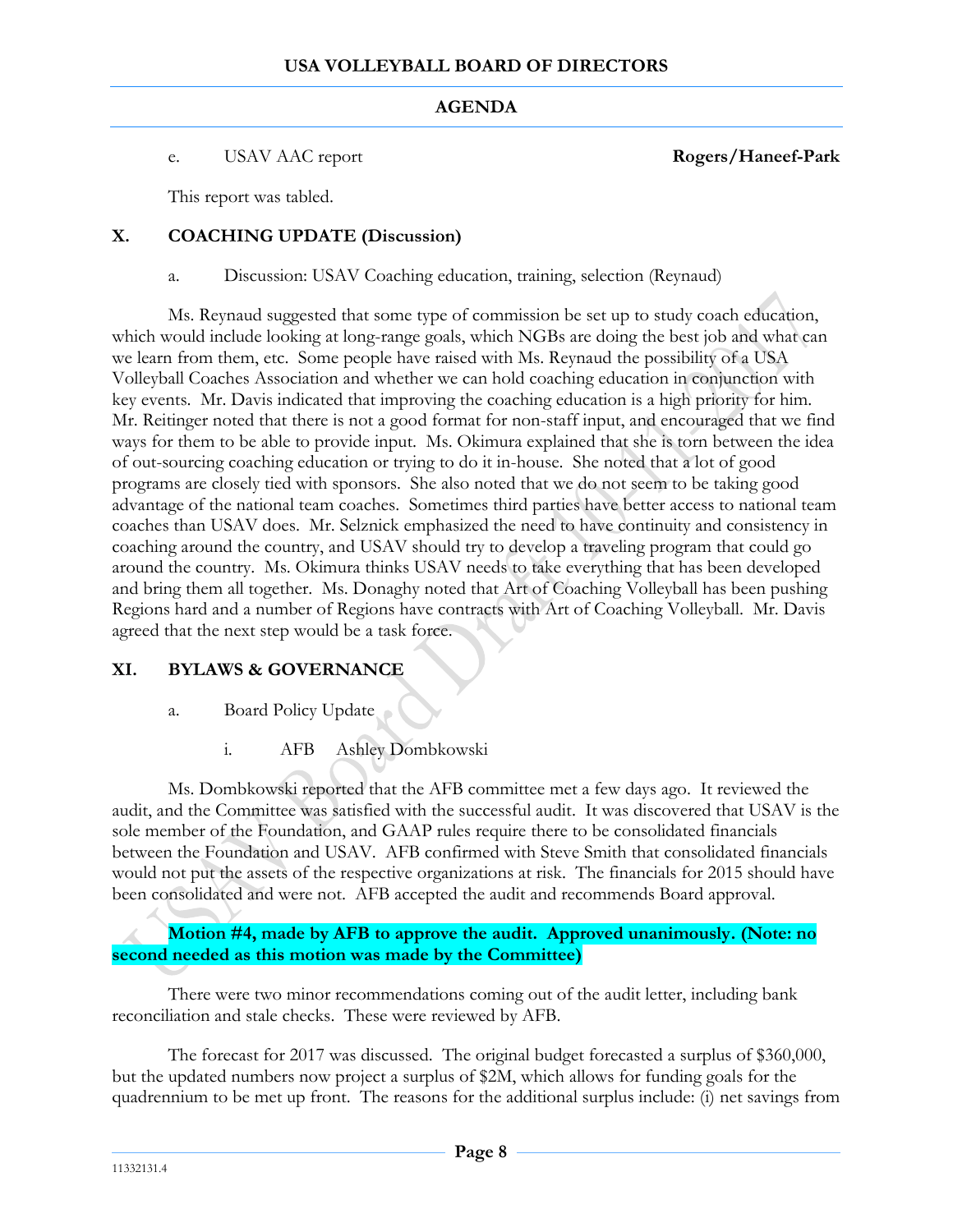payroll related expenses (\$250,000); (ii) additional legal and PR expenses were over budget fit into the overall additional surplus; (iii) marketing and sponsorship; (iv) indoor championships had better than expected performance (\$500K); and (v) operational and non-operational activities are expected to add over \$750,000 to the surplus. Mr. Davis reported that some savings were non-operational and some were operational. The operational improvements were the result of looking at the cost and benefit of all activities to determine whether we were spending money appropriately. Ms. Dombkowski noted that none of these savings meant a cut to services provided, in fact some services were over-delivering. Mr. Davis noted that this same process will continue for next year to see if there are other savings, which would allow us to budget for other long-term goals, like a pro league and for digital independence - USAV is on the USOC's program for websites, which takes away our control. Mr. Davis's goal is to be able to have our own website on our own platform if we choose to do so at the end of the term of the USOC agreement. One other possible long-term goal is a unified national team training center. Ms. Dombkowski reported that the AFB budget meeting will be held on December 10th.

i. NCAA Report **Kristin Fasbender**

Ms. Fasbender reported that the indoor championships will be in Kansas City and the Beach Championships will be at Gulf Shores. The men's tournament will be held at UCLA at the same time as the Beach Championships. She noted that Todd Rogers is the newest member of the beach development committee. Ms. Fasbender noted that there still needs to be discussion about expansion of the tournament and what that means for the date of the Beach Championships. Ms. Fasbender noted that the NCAA is working on a sitting exhibition at the indoor championships in Kansas City. She also noted that the challenge review system will be expanded to include regionals.

| $\dddot{\mathbf{1}}$   | Code of Conduct revisions (needs action)                  | <b>Kerry Klostermann</b>                                                                                                                                                                                                                                                                                  |
|------------------------|-----------------------------------------------------------|-----------------------------------------------------------------------------------------------------------------------------------------------------------------------------------------------------------------------------------------------------------------------------------------------------------|
|                        |                                                           |                                                                                                                                                                                                                                                                                                           |
| 111.                   | Background screening policy (needs action)                | <b>Kerry Klostermann</b>                                                                                                                                                                                                                                                                                  |
|                        |                                                           |                                                                                                                                                                                                                                                                                                           |
| iv.                    | Directors' membership registration renewal (needs action) |                                                                                                                                                                                                                                                                                                           |
|                        |                                                           |                                                                                                                                                                                                                                                                                                           |
|                        |                                                           |                                                                                                                                                                                                                                                                                                           |
| $\mathbf{1}$           | Results of electronic votes since May meeting.            | <b>Kerry Klostermann</b>                                                                                                                                                                                                                                                                                  |
|                        |                                                           |                                                                                                                                                                                                                                                                                                           |
| $\dddot{\mathbf{1}}$ . | Non-disclosure agreements for Board-level                 | <b>Jamie Davis</b>                                                                                                                                                                                                                                                                                        |
|                        |                                                           | /Rachael Stafford                                                                                                                                                                                                                                                                                         |
|                        |                                                           | This was addressed in May.<br>This was addressed in May.<br>This was just sent out to the Board.<br><b>Bylaw Revisions - Action Required</b><br>These will be incorporated into the minutes of this meeting.<br>Ms. Stafford indicated that some changes may be made to this document in the near future. |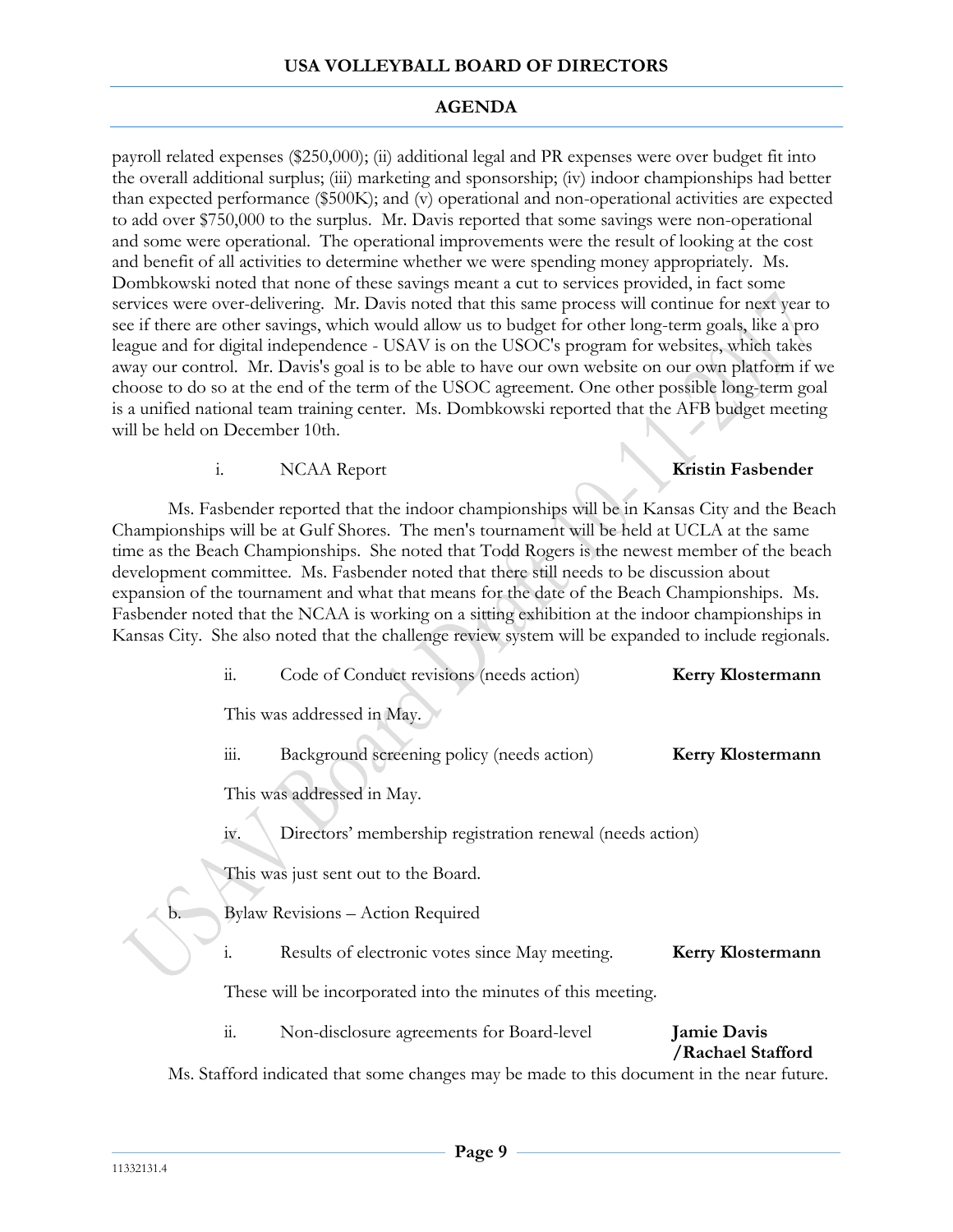Governance Committee Report **Andy Reitinger / Donna Donaghy**

Mr. Reitinger reported that the first item is staff recommendations to the Bylaws, which he reviewed with the Board.

**Motion #5 to waive the 30-day notice period for changes to the Bylaws. Made by Reitinger, seconded by Donaghy, approved unanimously.**

**Motion #6 to approve these motions (passed by committee). Approved unanimously. (Note: no second needed as this motion was made by the Committee)**

A. Section 5.01 A. 1. n.: Housekeeping: RVA motion to change the name of the RVA "Compliance Committee" to the "Stakeholders Relationship Committee".

B. Section 9.01 I. Recommend adding to the Bylaws to align with Section 8.01 G."

Members of all substructures shall be registered with the region in which they reside or with the Corporation and shall be required to clear the appropriate USAV background screen and shall be SafeSport certified.

Section 9.02 Recommend adding the verbiage in parentheses to the title of the Section: Councils, Assemblies, Commissions, Sub-Commissions (collectively "Substructures")

D. Section 14.04 E. modified to provide potential appellant with 30 days in which to provide notice that he/she is electing to pursue the appeal to the Board.

For matters in which the Ethics and Eligibility Committee is the initial level of review, decisions of the Committee may be appealed to the Board, which appeal shall be limited to a determination of whether the appealing party received due process.

"A person with the right of appeal to the Board shall be given written notice by the Chair of the Ethics and Eligibility Committee that he/she must respond within thirty (30) days of the date of the notice if they elect to pursue the appeal."

Mr. Reitinger then went over the recommendations on the Operating Code with the Board

**Motion #7 to approve the following motions. Approved unanimously. (Note: no second needed as this motion was made by the Committee)**

A. 9.01 Official Guidebook. The Articles of Incorporation, the Bylaws, the Operating Code and other pertinent or required information will be made available to the membership, either in printed or digital form.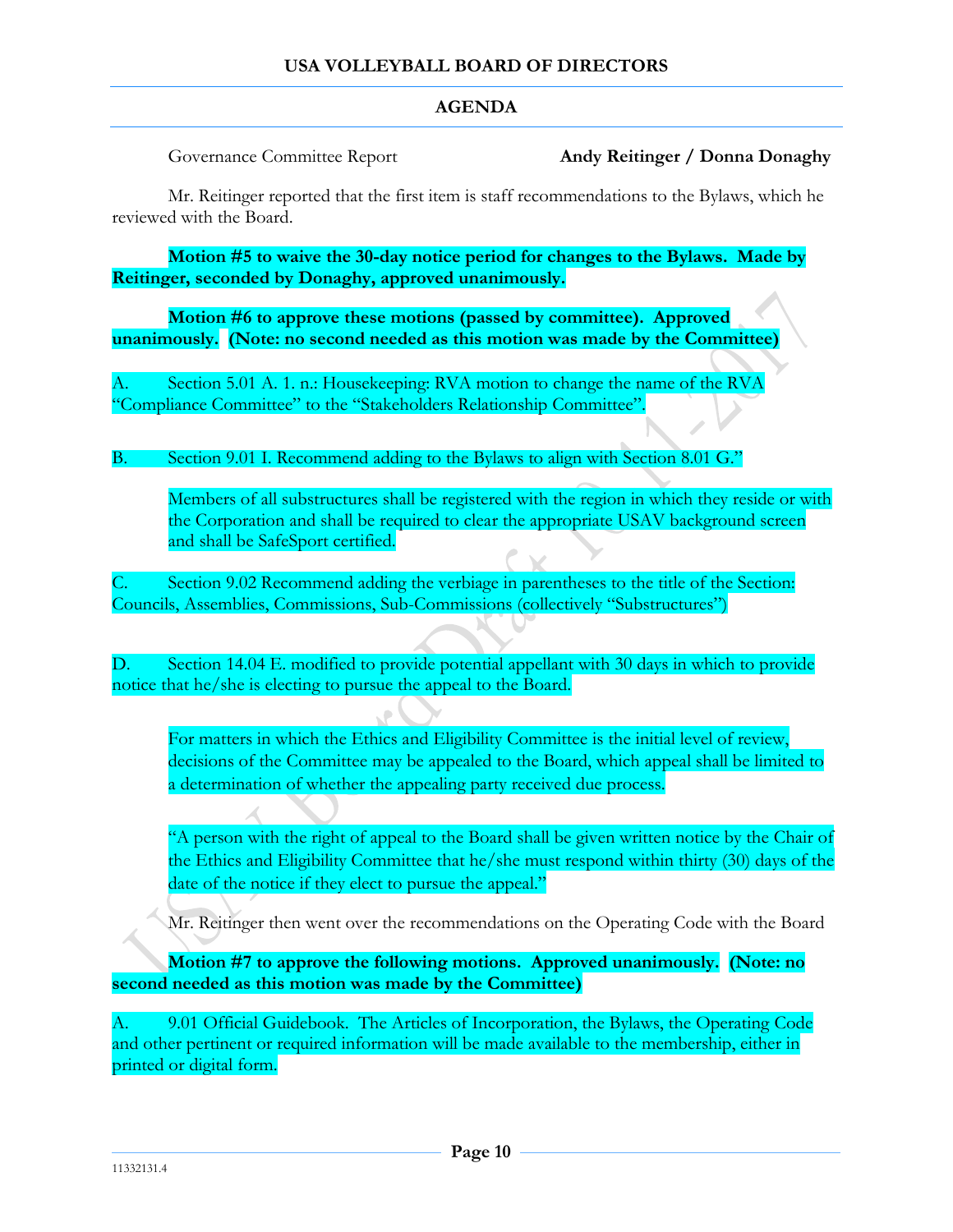B. 9.02 Domestic Competition Regulations. The Domestic Competition Regulations, based on the FIVB or World ParaVolley (WPV) Rules of Play, (Indoor, Beach and Sitting) shall be published biennially, either in printed or digital form.

Mr. Reitinger went over the amendments on publishing the magazine.

**Motion #8 to eliminate the requirement to publish a magazine. Approved unanimously. (Note: no second needed as this motion was made by the Committee)**

Mr. Reitinger then went over the proposed amendments on commissions.

**Motion #9 to establish the following commissions as requested by USA Volleyball staff. Approved unanimously. (Note: no second needed as this motion was made by the Committee)**

|  | A. Men's Collegiate |  |
|--|---------------------|--|

- **B. Gender**
- **C. Recognitions**
- **D. Paralympic**
- **E. Indoor** Champ **–** Qualifier Directors
- **F. Int'l Indoor Officials**
- **G. National** Indoor Officials
- **H. Int'l Beach Officials**
- **I. National** Beach Officials

**J.** Rules of the Game

Mr. Reitinger discussed issues on the appropriate quorum and sought input from the Board to take back to the committee.

Mr. Reitinger and Ms. Stafford addressed the Ethics and Eligibility and Due Process issues, and Ms. Stafford indicated that changes will likely be proposed in the near future. Ms. Okimura encouraged the Board to let her know of any attorneys who might be interested in serving on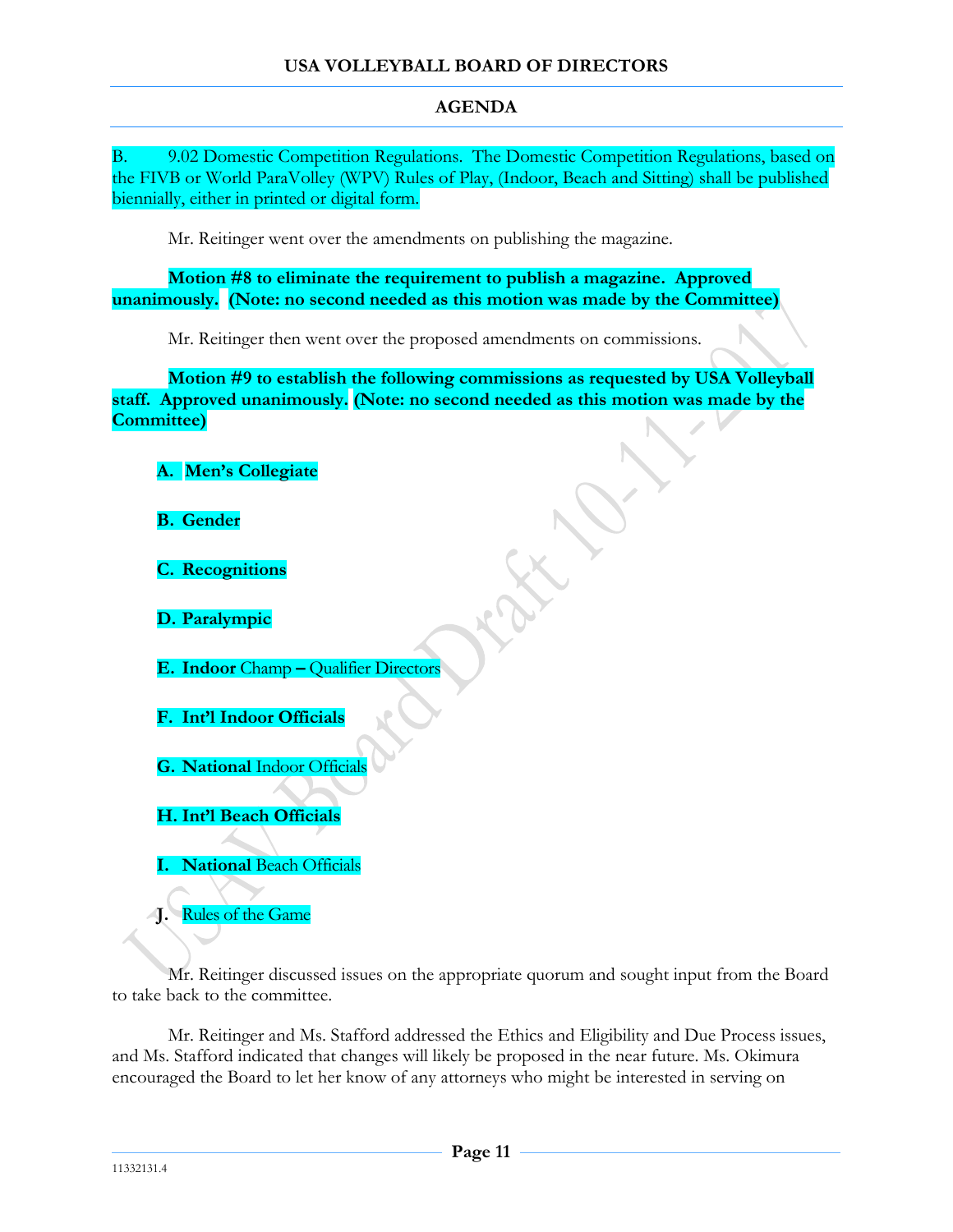Corporate Ethics and Eligibility, as we have only one attorney currently and would like to have others in case of conflicts or inability to serve on a particular matter.

Mr. Reitinger discussed the coach director position. Ms. Okimura explained that, with evolutions in coaching within the sport, some elements of the constituent coaching base do not know about a coach serving on the Board. If a coach is not a member of the AVCA, then he or she is not eligible for election to the Board. The question is how can we be more inclusive of coaches to be eligible to serve on the USAV Board. Mr. Reitinger noted that changes along this line would take a while to implement, if we choose to go that direction.

Mr. Davis and Mr. Klostermann provided an update on affiliated organizations. Mr. Klostermann noted that no notice has been provided to those organizations yet.

### **Motion #10 to remove the two member relations positions to the USAV administrative council. Made by Reitinger, seconded by Mailhot. Approved unanimously.**

i. Idea to establish a Vice-Board Chair/Associate Board Chair (Discussion)

Ms. Okimura reported that the idea for a Vice Board Chair was suggested as a way to engage more people and to help the Board Chair with the amount of work she has to do. Ms. Okimura recognized that the position of Board Chair requires a lot of work, but she expressed concern about having two people to whom the CEO might have to notify and report to on certain issues. Also, if the Chair and Vice Chair do not see eye to eye, it could be problematic with two different voices and philosophies. Mr. Reitinger indicated that the key would be to define well what the responsibilities would be, and how the Vice Chair would be selected. For example, if the Board Chair appointed the Vice Chair, the issues raised by Ms. Okimura might not be so problematic. Mr. Reitinger also noted that, for purposes of finding future Board Chairs, it will be necessary to reduce the work load.

- ii. Committee motions. (Quorum)
	- iii. Affiliated Organizations review
- c. Nominating Committee Report **\*in writing (3) Samantha Wolinski**
	- Elections report; progress & results provided in writing.
- d. Diversity & Inclusion Committee Report **Ken Shropshire**

Mr. Shropshire will provide this in writing.

Assembly Reports

- i. Administrative Council Report **\*in writing (4) Chris Clauss**
- 
- iii. Junior Assembly **Andy Reitinger**
- iv. Officials Assembly **Sue Mailhot**
- ii. Beach Assembly **Andy Reitinger for Chris Brown**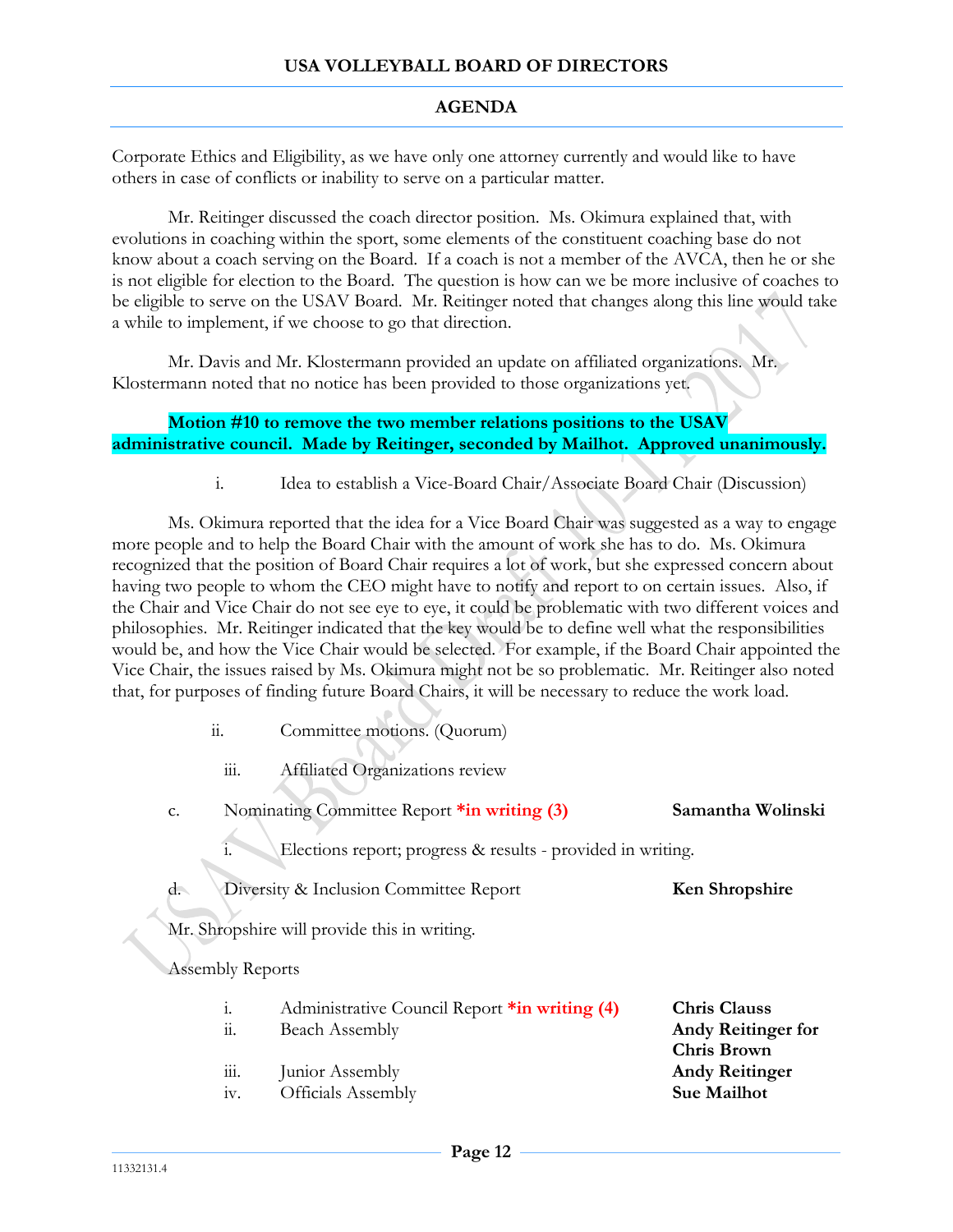v. RVA Assembly **Donaghy / Hughes** 

# **/ Stemm**

Ms. Donaghy recognized Michelle Carlton who chairs the Safe Sport committee for the RVA. The RVA has requested that we develop a youth portion of Safe Sport. Also, the RVA would like to see a list of all manuals that might affect the RVA in some form. The RVA marketing committee asked that it be allowed to work directly with the firm that is advising USAV. Ms. Okimura expressed concerned that the vendor might not understand that decisions made by the RVAA is not the same as decisions made by USAV. Mr. Davis noted that USAV hired a PR firm, but he would not be comfortable creating the confusion that Ms. Okimura noted. Ms. Donaghy noted that the RVAA motion says that their committee would like to work with the appropriate person in the USAV National Office. Mr. Davis responded that there is no Chief Marketing Officer yet, so there really is no such person. The general sense about the officials division is that they should worry less about small things and focus on calling the game. Mr. Davis asked what is meant by the "Officials Division." Ms. Mailhot indicated this is whoever is regulating the officials. USAV has looked into the commissions, and thinks it is necessary to restructure the officials area. He also noted that there are sometimes situations where there are multiple committees and commissions that can provide conflicting advice. His biggest priority is for members to come to an event and feel that it was fair and fun. We have to make sure it is fair, but we should not dwell on issues that do not impact competition. The RVA expressed some concern about the cuts to food and beverage at the RVA meetings. Mr. Davis reported that he gave Ken Cain a heads up on the changes that were made. Ms. Donaghy reported the RVAA thought that the company that USAV works with could work with the RVA to get things like this addressed. Finally, on the NCSA sponsorship (collegiate recruiting service) and the language on the registration form, the language previously used was viewed as problematic. Mr. Klostermann noted that this language has been changed, but also noted that this was an opt in issue. Ms. Dombkowski expressed concern about a situation where children's contact information could be shared. Mr. Klostermann mentioned that only limited information about the parents was received. Ms. Donaghy mentioned that the bigger issue is that some regions have sponsorships with different recruiting services, and the USAV program could create a conflict which might lead to the Region not using Webpoint. Mr. Hughes suggested that registrations at events should be done electronically and not on paper. Ms. Donaghy noted that the real issue may be that registrations at the events are not appropriate and should be handled electronically in advance.

e. Beach & Indoor High Performance (NCAA) Update **Kristin Fasbender**

# **XII. NEW BUSINESS**

a. Tokyo 2020 unofficial visit summary **Lori Okimura**

Ms. Okimura reported on the Tokyo preparation plans, including relevant dates for volleyball disciplines. Tickets will be an issue. Costs are unpredictable, so USAV should expect higher costs than in London but fewer last-minute expenses than Rio. USAV should plan accordingly. The written report was provided to Kerry Klostermann for the working files.

# **XIII. ADJOURNMENT**